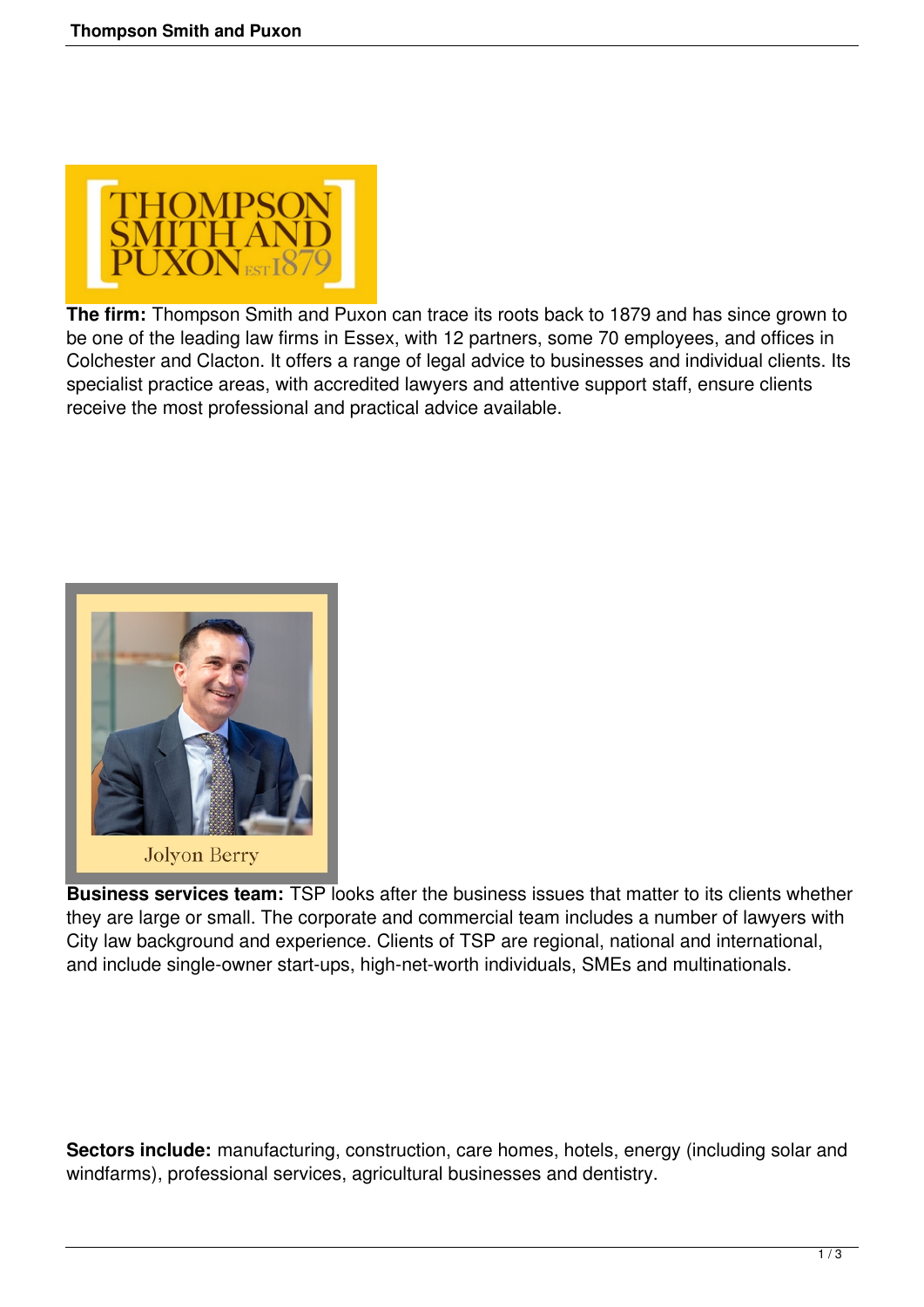**Corporate/commercial:** providing commercially driven advice, and transactional and advisory work (domestic and cross-border) in mergers and acquisitions, private equity, corporate finance, refinancing, reorganisations and de-mergers, shareholder arrangements and joint ventures, share options, partnerships (including corporates), insolvency, agency and distribution, and supply and maintenance agreements across a broad range of industries.



**Employment:** delivering solutions-based advice and supporting clients in the day-to-day management of their people, legal issues and risk. The team works on a strategic and operational level on both contentious and non-contentious matters across the private and public sectors including contracts of employment, restrictive covenants, employment policies and procedures, share option schemes, dismissals and redundancy, employment disputes (including tribunal representation), settlement agreements, business sales and reorganisations.

**Dispute resolution:** providing alternative dispute resolution (by mediation and negotiation), and advising on civil and commercial disputes including contentious probate, breach of contract and negligence, insolvency (corporate and individual), injunctions, commercial and residential landlord and tenant and boundary disputes, and consumer rights.